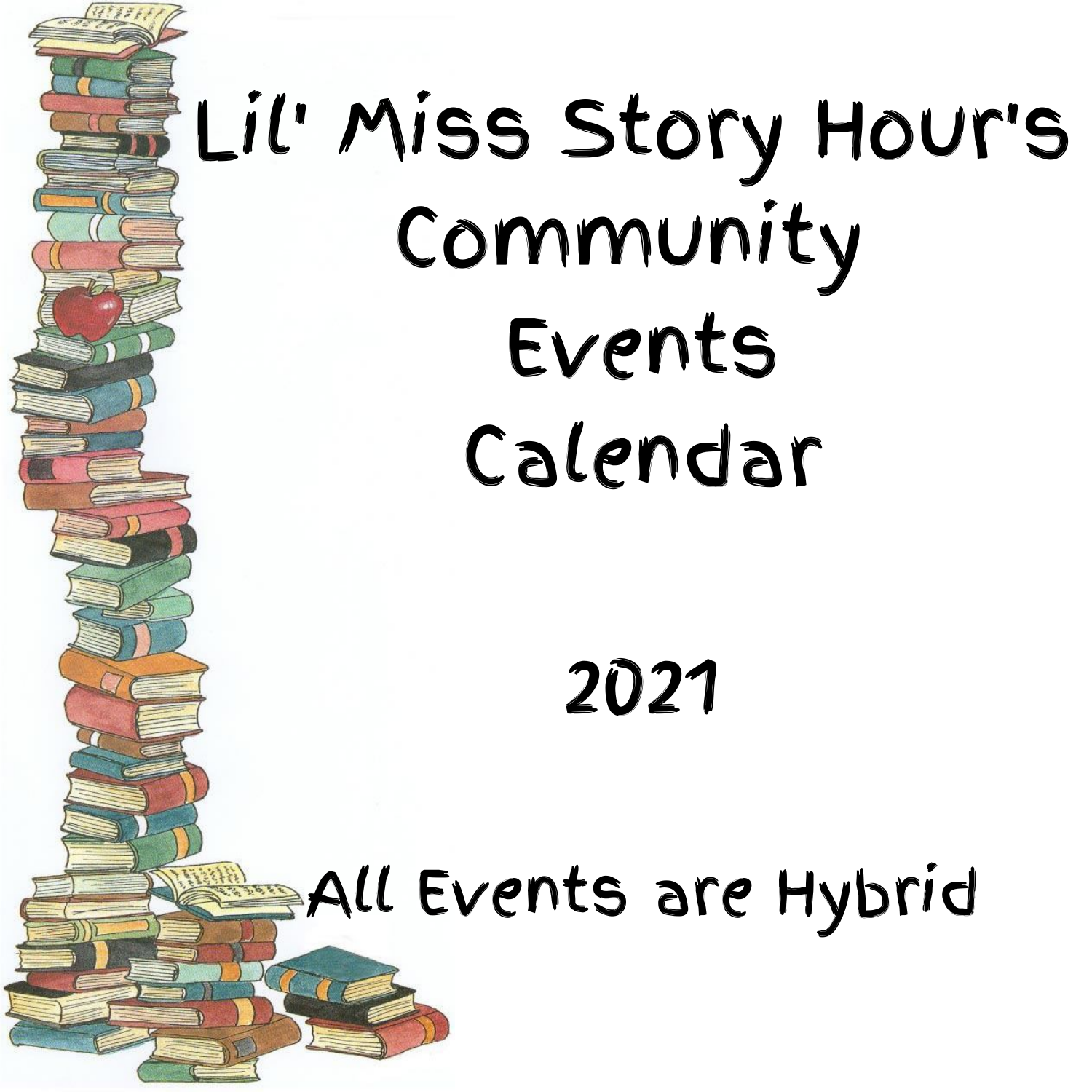**February, 20, 2021 1pm to 3pm: Black History Month Story Time (Featuring: A Vendor Fair) March 20, 2021 1pm to 3pm: Women's History Month Story Time (Featuring: A Nasa Scientist/S.T.E.A.M. Focused) April 17, 2021 1pm to 3pm: National Poetry Month Story Time (Featuring: Denver, Colorado Springs, and Pueblo Poets)**

**May 15, 2021 1pm to 3pm: Asian American/Pacific Islander Month, Fractured Fairy Tales, and International Cinderella Story Time (Featuring: An Asian Cooking Demonstration)**

**June 19, 2021 1pm to 3pm: Juneteenth, Pride, and Black Music Month Story Time (Featuring: a Drag Queen Show)**